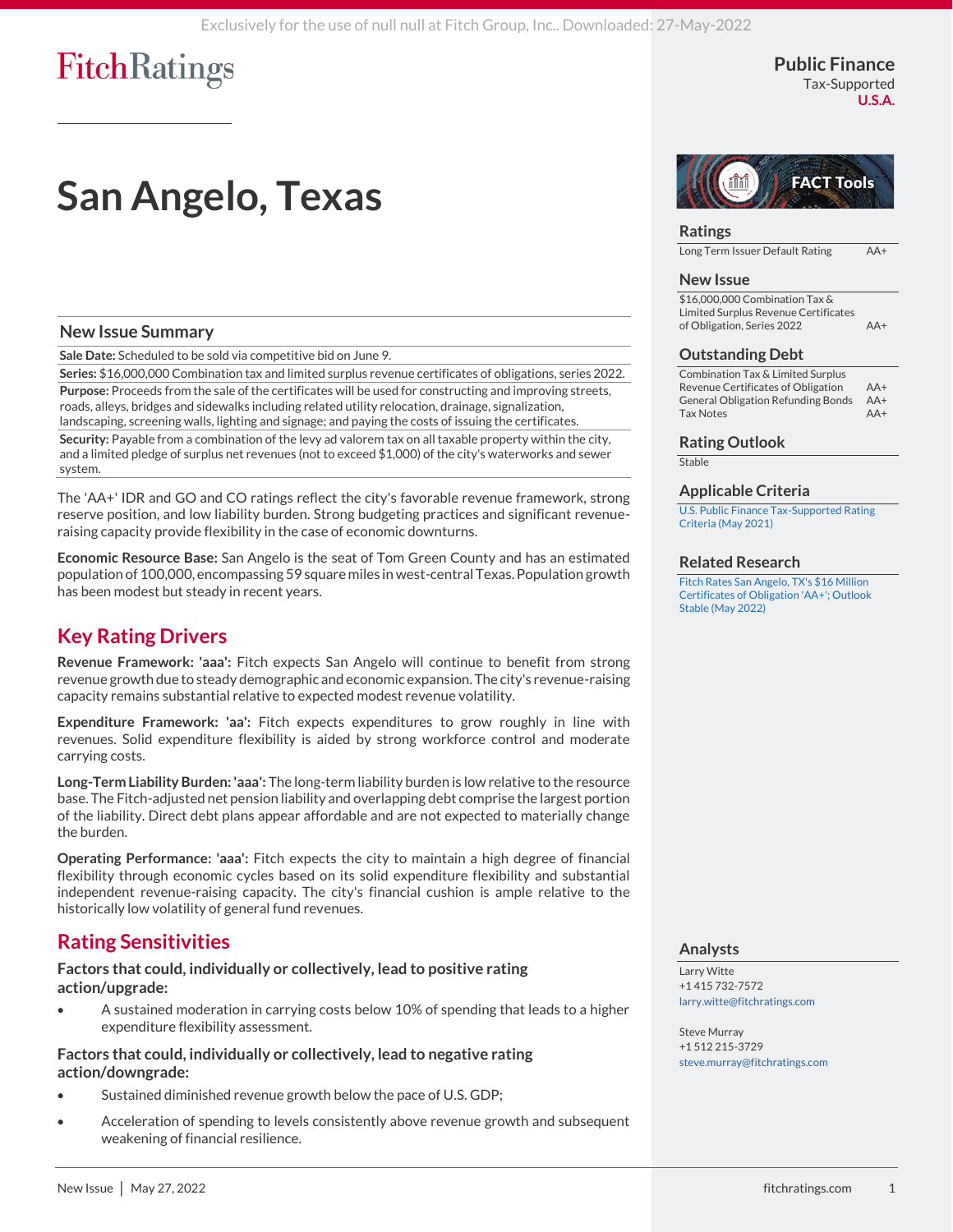**Public Finance** Tax-Supported **U.S.A.**

## **Current Developments**

The city's primary revenue sources, property and sales taxes, were not adversely impacted during the pandemic as both posted gains in fiscal years 2020 and 2021. Due partly to pay-go capital outlays, the fiscal 2021 audit did post an \$8.3 million (8.5% of spending) general fund net deficit, but the unrestricted fund balance remained ample at 48% of expenditures and transfers out. The fiscal 2022 budget was adopted as balanced and year-to-date revenue and expenditures point to a surplus.

The city received \$5.5 million in Coronavirus Aid, Relief, and Economic Security CARES Act funds, which it directed to public safety. The city was allocated over \$16 million in American Rescue Plan Act (ARPA) funds, half of which was received in fiscal 2021 and was earmarked for drainage improvements. The city's remaining ARPA fund allocation is anticipated in fiscal 2022.

### **Credit Profile**

The city's economy is diverse, anchored by agriculture, education, healthcare, government, telecommunications, and energy. A sizeable military presence at nearby Goodfellow Air Force Base, the city's largest employer with roughly 5,300 employees, provides stability. The second largest employer with nearly 4,900 employees is Shannon Health System hospital and clinics.

The city has also benefitted from its location near the Permian Basin, resulting in some increased economic activity but also increased exposure to energy sector volatility, especially in the form of sales tax revenues. The city's tax base is somewhat insulated from the boom and bust cycle, as the city sits on the periphery of drilling activity; assessed values (AV) have shown steady growth every year since fiscal 2013.

### **Revenue Framework**

Property taxes average about 48% of general fund revenues, followed by sales taxes at about 28%. In line with its typical historical growth, Fitch expects the city's general fund revenues to grow above US GDP and inflation, fueled by steady demographic and economic expansion.

Steady AV growth has allowed management to gradually reduce the total property tax rate from \$0.8683 per \$100 AV in fiscal 2005 to \$0.776 in fiscal 2022. San Angelo's total ad valorem tax rate provides ample capacity below the statutory tax rate cap of \$2.50 per \$100 AV. Any increase in the operating tax rate that produces an annual operating levy increase of more than 3.5% (the voter approval tax rate for most local taxing units) requires a ratification election. The revenue cap does not apply to debt service tax levies; the city's fiscal 2022 debt service tax rate is \$0.0936 out of the total rate.

### **Expenditure Framework**

Public safety made up more than half of general fund spending at about 51% in fiscal 2021. Spending growth in that area has remained stable, while other expenditures have increased, primarily general government. However, public safety is more than three times larger than general government.

The pace of spending on operating functions is likely to remain in line with to modestly above revenue growth. Fitch does not anticipate notable growth-related pressure on spending given the trend of modest population gains.

The city maintains adequate expenditure flexibility through significant control of workforce and moderate carrying costs for debt service, retiree pension, and other post-employment benefits. Fiscal 2021 carrying costs declined to 17.5% of governmental spending from 20% in fiscals 2018-2020. Inclusive of the current offering, annual debt service is structured to decline over time, reflective of a rapid principal pay out rate of 72% in 10 years. Debt service has remained stable at about 7%-8% of expenditures as some debt rolls off and additional issuances are sold. Based on a measured pace of debt issuance, Fitch expects carrying costs to remain moderate and allow for a solid level of expenditure flexibility.

| <b>Rating History (IDR)</b>            |  |
|----------------------------------------|--|
| $\sim$ $\cdot$ $\cdot$ $\cdot$ $\cdot$ |  |

|        |          | <b>OUTIOOK</b> |          |
|--------|----------|----------------|----------|
| Rating | Action   | Watch          | Date     |
| $AA+$  | Affirmed | Stable         | 5/23/22  |
| $AA+$  | Revised  | Stable         | 4/30/10  |
| AA     | Upgraded | Stable         | 7/03/07  |
| $AA-$  | Affirmed | Stable         | 8/05/04  |
| AA-    | Assigned |                | 10/10/01 |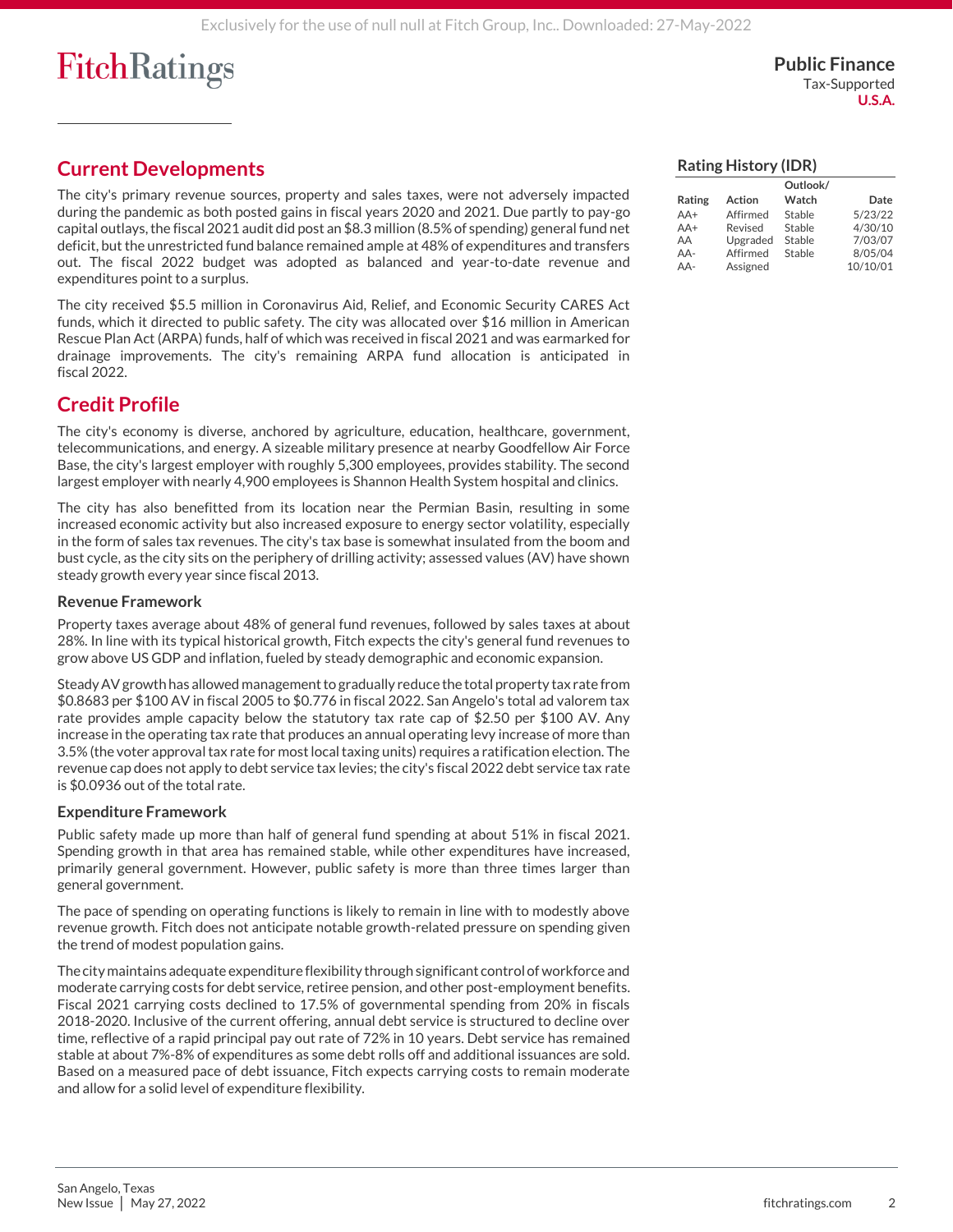**Public Finance** Tax-Supported **U.S.A.**

### **Long-Term Liability Burden**

Inclusive of the current offering, the city's long-term liability burden is low at approximately 6% of personal income and is comprised primarily of the Fitch-adjusted net pension liability (39% of total long-term liability) and overlapping debt (35%). General government capital needs are primarily for streets and are being funded with a series of COs over a ten-year period. The last of the issues is scheduled for 2024, following which the city will reevaluate its needs for capital improvement. Taking into account the direct debt issuance schedule and amortization rate, Fitch believes the liability burden will remain low over the medium term.

The city participates in the Texas Municipal Retirement System (TMRS), an agent multipleemployer defined benefit pension plan. Additionally, the city pays into the Firemen's Relief and Retirement Fund (FRRF), a single-employer defined benefit pension plan. Under GASB Statement 68, the city reports a fiscal 2021 net pension liability (NPL) of \$73.4 million for both plans combined, with fiduciary assets covering 81% of total pension liabilities at the plans' 6.75% (TMRS) and 7.8% (FRRF) investment return assumptions. Using Fitch's standard 6% investment return assumption, the NPL rises to \$123.4 million and the ratio of assets to liabilities declines to 71%.

#### **Operating Performance**

Fitch believes the city maintains an exceptionally strong capacity to manage challenges associated with economic downturns, including the current recovery period. The city has maintained reserves of about \$46 million for the last three years, equal to approximately 50% of expenditures and transfers out. These reserve levels should allow the city to manage through periods of economic weakness while preserving a high level of fundamental financial flexibility. Based on the scenario from the Fitch Analytical Stress Test (FAST) model, Fitch expects the city to maintain a high level of financial resilience.

The city budgets conservatively and makes mid-year adjustments according to interim financial performance. The city in recent years has used operating surpluses for pay-go capital spending and to boost general fund reserves. Fiscal 2021 audited results showed a deficit of \$8.3 million, mostly attributable to capital outlay. Unrestricted reserves were unchanged at about \$47 million, or 48% of spending and transfers out. The city expects fiscal 2022 to result in a \$2 million-\$3 million general fund surplus.

### **ESG Considerations**

Unless otherwise disclosed in this section, the highest level of ESG credit relevance is a score of '3'. This means ESG issues are credit-neutral or have only a minimal credit impact on the entity, either due to their nature or the way in which they are being managed by the entity. For more information on Fitch's ESG Relevance Scores, visi[t www.fitchratings.com/esg.](https://www.fitchratings.com/topics/esg)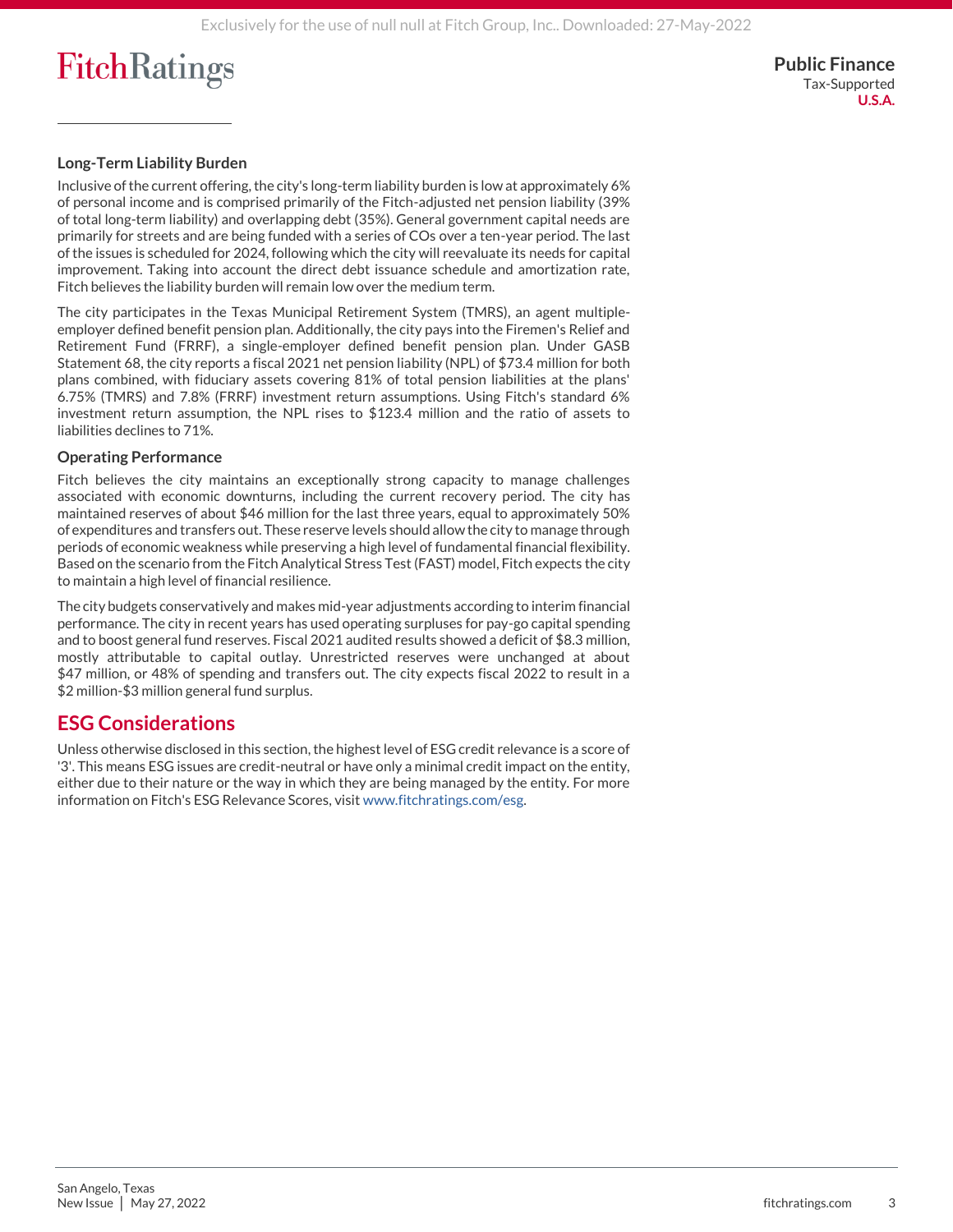#### **San Angelo (TX)**

**Scenario Analysis** Ver 48



#### **Analyst Interpretation of Scenario**

Fitch believes the city maintains an exceptionally strong capacity to manage challenges associated with economic downturns, including the current recovery period. The city has maintained reserves of about \$46 million for the last three years, equal to approximately 50% of expenditures and transfers out. These reserve levels should allow the city to manage through periods of economic weakness while preserving a high level of fundamental financial flexibility. Based on the scenario from the Fitch Analytical Stress Test (FAST) model, Fitch expects the city to maintain a high level of financial resilience.

| <b>Scenario Parameters:</b>       |                |       |                     | Year 1 | Year <sub>2</sub> | Year <sub>3</sub> |
|-----------------------------------|----------------|-------|---------------------|--------|-------------------|-------------------|
| GDP Assumption (% Change)         |                |       |                     | (1.0%) | 0.5%              | 2.0%              |
| Expenditure Assumption (% Change) |                |       |                     | 2.0%   | 2.0%              | 2.0%              |
| Revenue Output (% Change)         | Min Y1 Stress: | $-1%$ | Case Used: Moderate | (1.7%) | 1.2%              | 4.0%              |
| Inherent Budget Flexibility       |                |       |                     |        | High              |                   |

| Revenues, Expenditures, and Fund Balance                         | <b>Actuals</b>                     |                |          | <b>Scenario Output</b> |        |                 |         |             |           |                 |
|------------------------------------------------------------------|------------------------------------|----------------|----------|------------------------|--------|-----------------|---------|-------------|-----------|-----------------|
|                                                                  | 2015                               | 2016           | 2017     | 2018                   | 2019   | 2020            | 2021    | Year 1      | Year 2    | Year 3          |
| <b>Total Revenues</b>                                            | 66,987                             | 72,606         | 69,542   | 73,293                 | 80,873 | 75,061          | 77,552  | 76,233      | 77,113    | 80,208          |
| % Change in Revenues                                             |                                    | 8.4%           | (4.2%)   | 5.4%                   | 10.3%  | (7.2%)          | 3.3%    | (1.7%)      | 1.2%      | 4.0%            |
| <b>Total Expenditures</b>                                        | 66,901                             | 72,209         | 77,441   | 78,276                 | 77,742 | 82,051          | 85,856  | 87,573      | 89,324    | 91,111          |
| % Change in Expenditures                                         |                                    | 7.9%           | 7.2%     | 1.1%                   | (0.7%  | 5.5%            | 4.6%    | 2.0%        | 2.0%      | 2.0%            |
| Transfers In and Other Sources                                   | 6,404                              | 5,567          | 6,606    | 24,333                 | 9,483  | 9,420           | 12,638  | 12,423      | 12,567    | 13,071          |
| Transfers Out and Other Uses                                     | 467                                | 483            | 2,081    | 743                    | 2,135  | 1.961           | 12,664  | 12,918      | 13,176    | 13,439          |
| <b>Net Transfers</b>                                             | 5,938                              | 5,084          | 4,525    | 23,590                 | 7,349  | 7,459           | (26)    | (494)       | (609)     | (368)           |
| Bond Proceeds and Other One-Time Uses                            |                                    |                |          |                        |        |                 |         |             |           |                 |
| Net Operating Surplus/(Deficit) After Transfers                  | 6,024                              | 5,481          | (3, 374) | 18,607                 | 10,480 | 470             | (8,329) | (11, 834)   | (12, 820) | (11, 271)       |
| Net Operating Surplus/(Deficit) (% of Expend. and Transfers Out) | 8.9%                               | 7.5%           | (4.2%)   | 23.5%                  | 13.1%  | 0.6%            | (8.5%)  | (11.8%)     | (12.5%)   | (10.8%)         |
| Unrestricted/Unreserved Fund Balance (General Fund)              | 35,933                             | 38,797         | 35,424   | 52,616                 | 46,505 | 46,540          | 46,977  | 35,143      | 22,323    | 11,052          |
| Other Available Funds (GF + Non-GF)                              |                                    |                |          |                        |        |                 |         |             |           |                 |
| Combined Available Funds Balance (GF + Other Available Funds)    | 35,933                             | 38,797         | 35,424   | 52,616                 | 46,505 | 46,540          | 46,977  | 35,143      | 22,323    | 11,052          |
| Combined Available Fund Bal. (% of Expend. and Transfers Out)    | 53.3%                              | 53.4%          | 44.5%    | 66.6%                  | 58.2%  | 55.4%           | 47.7%   | 35.0%       | 21.8%     | 10.6%           |
| <b>Reserve Safety Margins</b>                                    | <b>Inherent Budget Flexibility</b> |                |          |                        |        |                 |         |             |           |                 |
| Moderate                                                         |                                    | <b>Minimal</b> |          | <b>Limited</b>         |        | <b>Midrange</b> |         | <b>High</b> |           | <b>Superior</b> |
| Reserve Safety Margin (aaa)                                      |                                    | 27.2%          |          | 13.6%                  |        | 8.5%            |         | 5.1%        |           | 3.4%            |
| Reserve Safety Margin (aa)                                       |                                    | 20.4%          |          | 10.2%                  |        | 6.8%            |         | 4.3%        |           | 2.6%            |
| Reserve Safety Margin (a)                                        |                                    | 13.6%          |          | 6.8%                   |        | 4.3%            |         | 2.6%        |           | 2.0%            |
| Reserve Safety Margin (bbb)                                      |                                    | 5.1%           |          | 3.4%                   |        | 2.6%            |         | 2.0%        |           | 2.0%            |

Notes: Scenario analysis represents an unaddressed stress on issuer finances. Fitch's scenario analysis assumes the GDP and expenditure growth sequence shown in the 'Scenario Parameters' section. Inherent budget flexibility is the analyst's assessment of the issuer's ability to deal with fiscal stress through tax and spending policy choices, and determines the multiples used to calculate the reserve safety margin. For further details, please see Fitch's US Tax-Supported Rating Criteria.